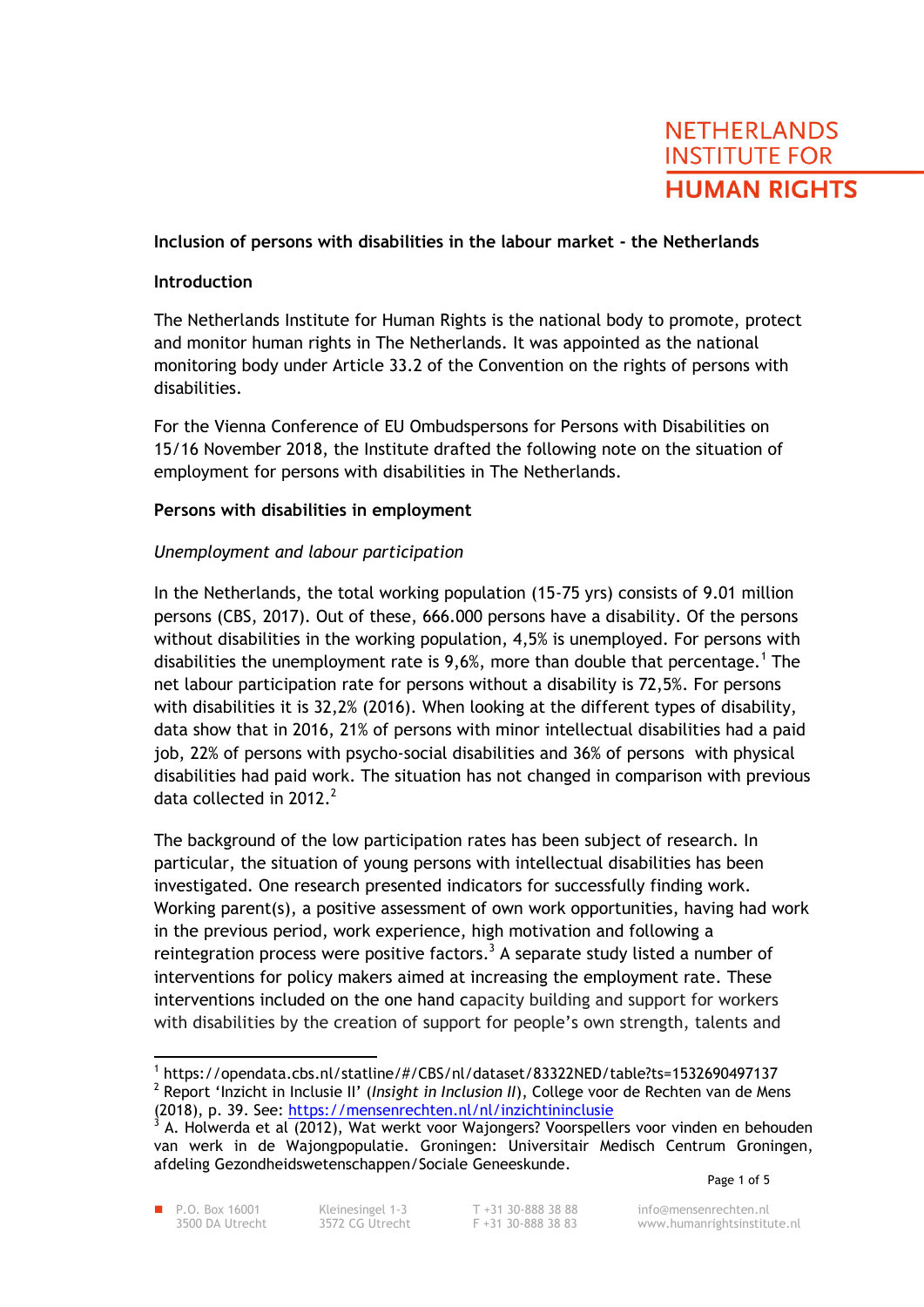empowerment; the use of the power of their informal network and involving and mobilizing parents. On the other hand it was advised to set up an early identification and labour market diagnosis; to provide for vocational training and to approach employers, give them proper information and reduce their administrative burden.<sup>4</sup>

# **Legal instruments**

# *Participation Act*

In the 1950s, the first centres for work for persons who were unable to work in regular employment were established. In 1969, the Act on sheltered work (*Wet sociale werkvoorziening, WSW*) was adopted, which aimed at providing an open, inclusive and accessible way for persons with disabilities to participate in society.<sup>5</sup> Under the responsibility of municipalities, sheltered work companies (SW-companies) provided for work for persons with disabilities. This be seen as a first step towards inclusion in the labour market.<sup>6</sup> Much of the work was carried out in workplaces of these companies, but employees could also be placed in regular companies under supervision of the SW-company. As a result of this system, regular employers hardly had an incentive to hire workers with disabilities. For workers with disabilities, work in a sheltered environment of an SW-company became the norm.

With the introduction of the Participation Act (*Participatiewet*) in 2014, the Dutch government drastically reformed the WSW. SW-companies are required to assume another role: providing for assistance and coaching of employees in regular companies. New employees are no longer accepted in these SW-companies. They are required to find work in the open labour market. Regular employers are given a wage subsidy for those workers whose productivity is lower than that of other workers. At the same time, job coaches are available for workers with disabilities. On request of an employer, the Employee Insurance Agency (*Uitvoeringsinstituut Werknemersverzekeringen UWV*) or the municipality provide for adaptation of the workplace. For certain types of workers with severe support needs, the municipality is required to provide sheltered work.<sup>7</sup> Under this legislation, sheltered work is intended for people who are able to work, but who need such guidance and adaptation of their workplace that an employer cannot be expected to organize this himself. In these cases, the municipality conducts a work ability assessment of the person, on the basis of which he receives an authorization for a sheltered work place. The central government made funds available for municipalities to create

7 Article 10b, Participation Act. See also: [https://cedris.nl/app/uploads/Beschut\\_Werk\\_in\\_de\\_Praktijk.pdf](https://cedris.nl/app/uploads/Beschut_Werk_in_de_Praktijk.pdf)

Page 2 of 5

 $\overline{a}$ <sup>4</sup> Van der Loos, Van den Berg en Wever (2012), Het moet kloppen. Bevorderende en belemmerende factoren voor arbeidsparticipatie van jongeren met een licht verstandelijke

beperking. Amsterdam: UWV. 5 L. van der Torre, M. Fenger (2018) *Comply or defy? Managing the inclusion of disabled people in the Netherlands,* in: Frank Sowa, Ronald Staples, Stefan Zapfel, The Transformation of Work in Welfare State Organizations: New Public management and the institutional diffusion of ideas, Abingdon: Routledge.

<sup>6</sup> L. van der Torre, M. Fenger, *Policy innovations for including disabled people in the labour market: A study of innovative practices of Dutch sheltered work companies* , in: International Social Security Review 67/2, 2014.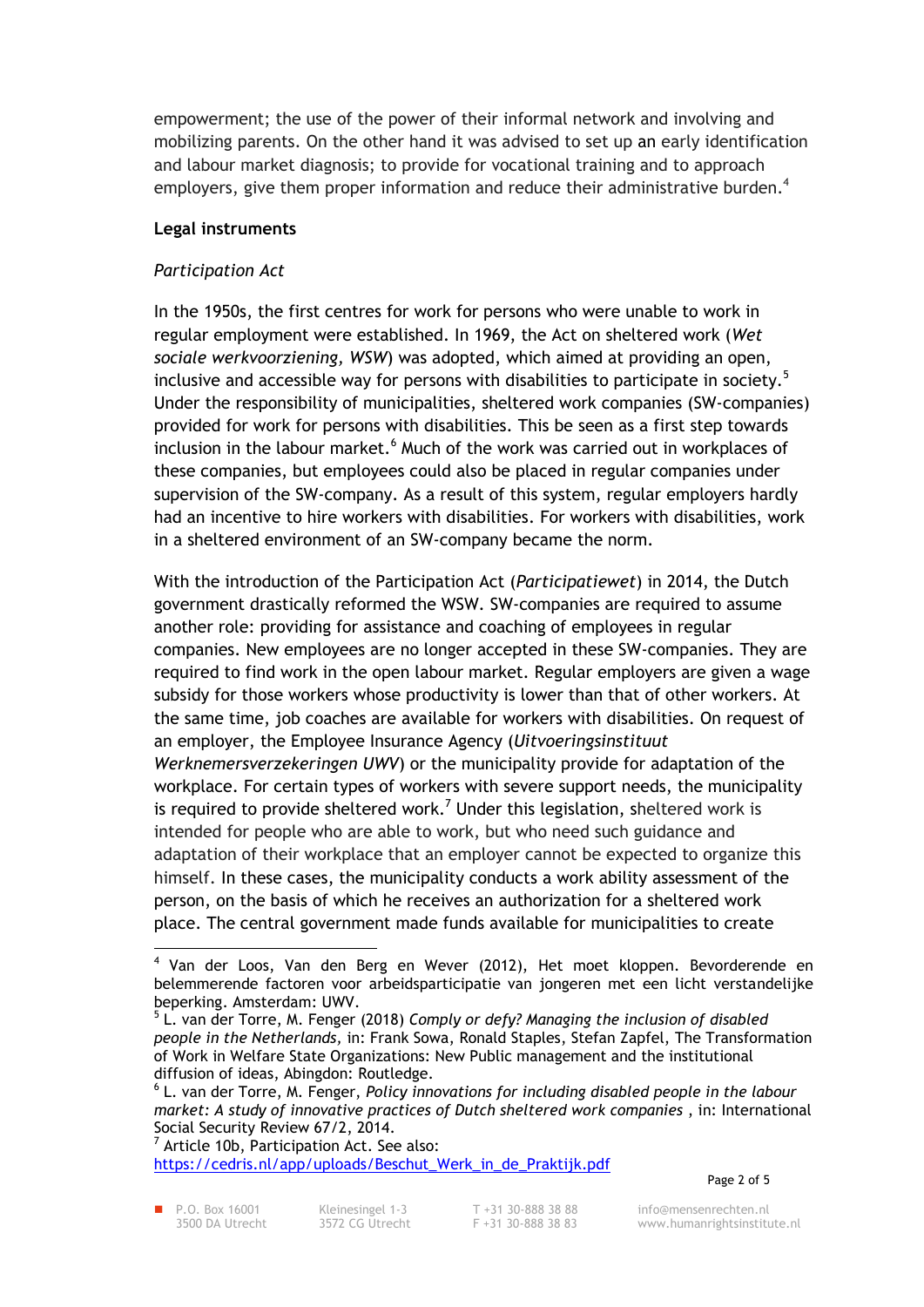30,000 of these sheltered places. However, municipalities have not been able to reach this target. In July 2018, only in 1,465 cases an authorization for sheltered work had been issued.<sup>8</sup> The actual number of persons working in sheltered workplaces is not registered and therefore unknown.

#### *Job Agreement Act*

After an extensive period of negotiations, employers' organisations, trade unions and the government concluded a Social Agenda in April 2013. This agreement aimed at stopping the downward economic spiral and the rise in unemployment and was intended to build a new infrastructure for work and income. Part of the Social Agenda was the agreement to gradually create 125,000 jobs for persons with occupational disabilities in 2026. Of these, the private sector would provide for 100,000 jobs, the public sector for 25,000 jobs. This part of the Social Agenda was transferred into a legal instrument: the Act on the job agreement and quota levy (*Wet banenafspraak en quotumregeling*). The Act applies the carrot-and-stick method: in case the targets are not reached, a quota system will be introduced. Employers with more than 25 employees will need to pay a fine of 5000  $\epsilon$  per job placement if they are unable to fill the quota. This is intended to urge employers to speed up the creation of jobs. Each year, the private sector has reached its gradual target and the quota levy is not imposed. Public sector employers on the other hand failed to reach their annual target and will not fill the 25,000 promised jobs in 2026. The State Secretary of employment, however, has postponed the levying of fines in the public sector.

# *Wage Cost Subsidy*

Employees with occupational disabilities generally have a lower productivity rate than employees without disabilities. One of the instruments in the Participation Act to address this, is the introduction of a *wage cost subsidy*. The employer pays the statutory minimum wage to the employee and is compensated by the municipality for the lower productivity of the worker. For some employers, the administrative and practical burden to apply for the wage cost subsidy has been considerable. For that reason they are reluctant to employ persons with disabilities. As a result, employment of persons with disabilities has hampered. In 2018, the State Secretary for employment initiated talks with employers, trade unions, disabled peoples organisations and others to identify issues and to discuss ways to decrease bureaucracy and to find other ways to increase the labour participation of persons with disabilities.

# *Work related facilities*

Employers who wish to employ persons with a disability can apply for work related facilities at the Employee Insurance Agency (*UWV*) or the municipality. In order to claim the facility, the recipient needs show that it is necessary to function properly in the workplace. Depending on the situation and the type of disability a number of facilities are available and paid for: job coaches, sign language interpretation

 $\overline{a}$ 

<sup>8</sup> [https://www.uwv.nl/overuwv/kennis-cijfers-en-onderzoek/statistische](https://www.uwv.nl/overuwv/kennis-cijfers-en-onderzoek/statistische-informatie/rapportage-beschut-werk-1e-kwartaal-2018.aspx)[informatie/rapportage-beschut-werk-1e-kwartaal-2018.aspx](https://www.uwv.nl/overuwv/kennis-cijfers-en-onderzoek/statistische-informatie/rapportage-beschut-werk-1e-kwartaal-2018.aspx)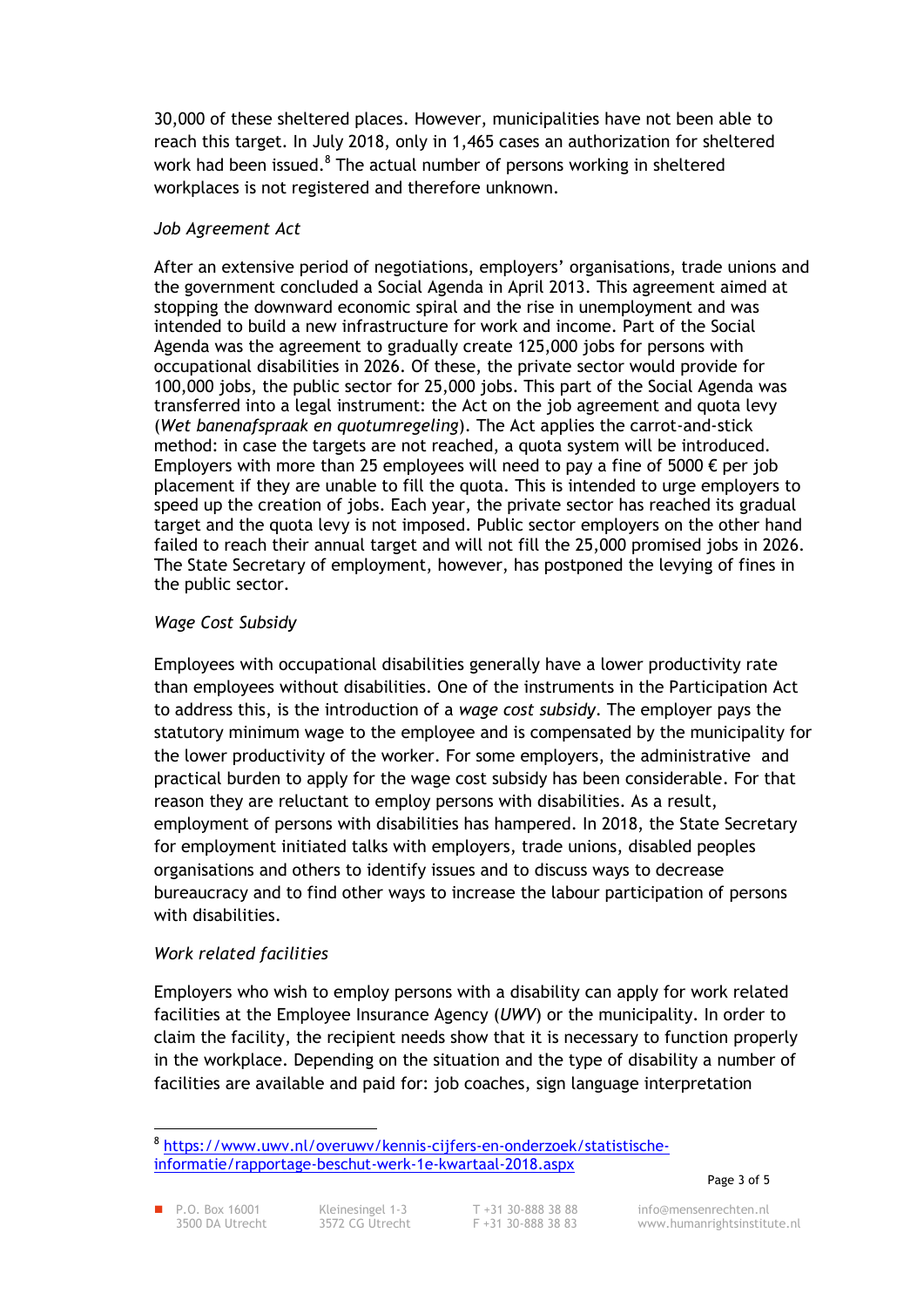services, portable devices (e.g. braille terminal, made-to-measure safety shoes), adaptation of the workplace. The government has developed a toolbox for employers, with information, shared experiences and weblinks. It is intended to support them in getting the right facilities to employ persons with disabilities: [www.toolboxinclusief.nl.](http://www.toolboxinclusief.nl/)

#### **Initiatives to promote an inclusive labour market**

Apart from legal and administrative measures, a number of instruments to promote inclusion in the labour market have been initiated by civil society organisations.

# *De Normaalste Zaak*

In 2013, as an outcome of the Social Agenda, employers in mainly the SME sector, have taken the initiative to create a platform for the promotion of inclusive employment, *De Normaalste Zaak*, ('The most natural issue') [https://www.denormaalstezaak.nl/.](https://www.denormaalstezaak.nl/) The platform gives information on legal and practical matters and acts as a network for companies to inspire and to exchange experiences.

# *100,000 Banen*

In 2015, the largest employers' organisations in the Netherlands, VNO-NCW, MKB-Nederland and LTO Nederland, started a project to help create the 100,000 jobs as promised in the Social Agenda. The project aims at giving information, advice and examples to employers to employ persons with occupational disabilities. It serves as a network of entrepreneurs, it assists participating employers in finding the right employees and gives information about job support. <https://www.opnaarde100000.nl/over-ons-2/>

#### *Samen voor de klant*

Another initiative has been developed by four public associations in the social security sector (Divosa, VNG,UWV and CEDRIS). They developed the platform *Samen voor de Klant* (Together for the Client). The platform provides employers with information and tools to facilitate the employment of persons with occupational disabilities. In the platform, an online toolkit was developed: <https://www.samenvoordeklant.nl/werkgeversdienstverlening/toolkit>

■ P.O. Box 16001 Kleinesingel 1-3 T +31 30-888 38 88 info@mensenrechten.nl<br>3500 DA Utrecht 3572 CG Utrecht F +31 30-888 38 83 www.humanrightsinstitu www.humanrightsinstitute.nl

Page 4 of 5